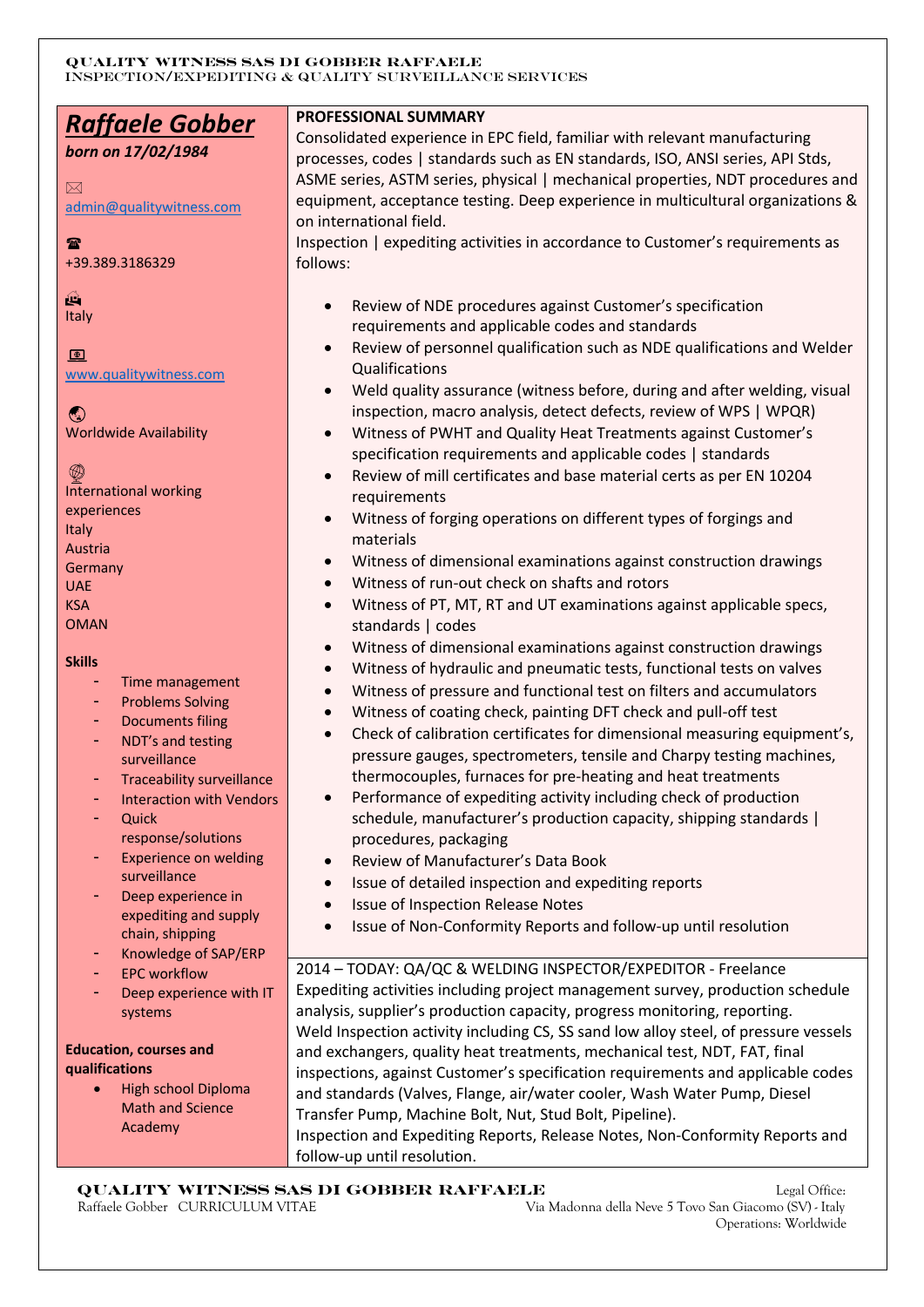- BV- Non Exclusive Inspectors' HSSE Handbook, General Mechanical - Static/Rotating equipment - Pressure Vessels - Inspection & **Testing**
- INTERTEK Valves, Materials, HSE
- Oil & Gas Industry Operations and Markets - Duke University e-Learning
- **Supply Chain** Management: A Learning Perspective - Korea Advanced Institute of Science and Technology e-Learning
- **FIELD&DESK EXPEDITING** Rina Certification
- **QAQC KNOLEDGE COMPETENCY** Rina Certification
- **NDT GENERAL** Rina Certification
- **FIRST AID: How to Handle Emergency Situations**

### **NDE level II qualifications**

- **CSWIP 3.1 – WELDING INSPECTOR Lev. 2** TWI CERTIFICATE N. 102785/2 **NDT LEV. II as per SNT-TC-1A 2020 clause 9.2 for UT** NDT LEV. III No. 17.052, License No. QW-NDE-1- 2021 as per WP-QW-001 rev.0 - **NDT LEV. II as per SNT-TC-1A 2020 clause 9.2 for RT**

NDT LEV. III No. 3157- 3097-30693/PND/C, License No. QW-RT-1- 2021 as per WP-QW-001 rev.0

## Performance of PPM, KOM and PIM.

Review of Welds procedures and mill certificates against Customer's specifications, requirements, applicable codes and standards.

2010-2013: Welding Inspector & Expeditor at Tech Team Associates S.r.l. Major Activities of welds:

- Review: WPS & PQR
- QA/QC Inspector
- Check during weld activities

2007-2010: FREELANCE - real estate appraiser – North Italy

## 2003-2007: FREELANCE IT Technician and Tutor – Graphic Designer – Italy **Relevant working experiences**

- *Expediting & Inspection Regional Focal Point on behalf of Maire Tecnimont on GCC supplies (UAE-KSA-OMAN)* 

Static, E&I, Civil & Structural, Piping, Skid, Metering, Fire & Security, Telecommunication. Production monitoring, expediting and scheduling, quality assurance. As responsible for all the supplies for ADNOC & ORPIC Projects I cooperated directly with vice-president of procurement and all the coordinators, I attended several meetings even at sites and reported directly to the project Directors. Coordinated a team of 20 between Expediters/Inspectors overseeing activities on about 50 suppliers, Personally, I had a particular focus on the Steel Structures supplies (On-Shore & Off-Shore).

- *Resident Project Expeditor (Austria, Germany)*  Project Expeditor for the revamping of Kashagan Pipeline, on behalf of Rina and Eni I was the responsible in Austria for the fabrication and delivery of cladded plates and in Germany for the fabrication of the pipes.

## **General working experiences on Oil & Gas & Rail scope of supply:**

- Inspection and testing of incoming materials Welded structures, Forgings, Castings, Plates, Pipes, Fittings, Valves, Vessel, Flanges, Actuators and Engines
- Expediting & Scheduling activities Production control QA/QC Packaging and shipping - Project management
- Monitoring and control of supplier commercial documentation submittals as required by the Contract
- Monitoring and control of the suppliers engineering progress, and technical documentation submittals as required by the contract
- Monitoring and control of the suppliers' procurement and ordering progress to ensure a) Major supplier orders are placed on time and b)

 **QUALITY WITNESS SAS DI GOBBER RAFFAELE** Legal Office: Raffaele Gobber CURRICULUM VITAE Via Madonna della Neve 5 Tovo San Giacomo (SV) - Italy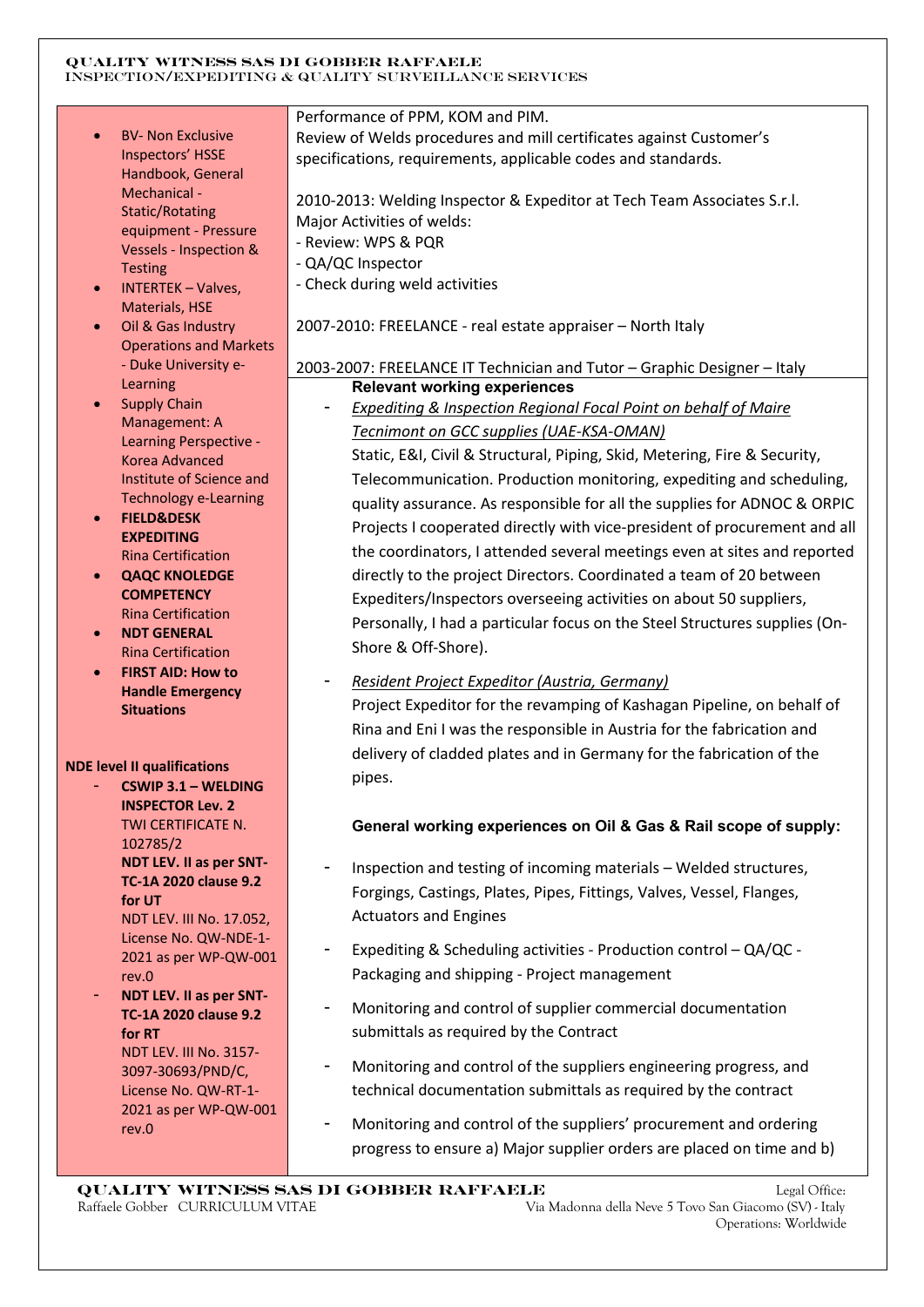- **NDT LEV. II as per SNT-TC-1A 2020 clause 9.2 for PT** NDT LEV. III No. 17.052, License No. QW-NDE-1- 2021 as per WP-QW-001 rev.0 - **NDT LEV. II as per SNT-TC-1A 2020 clause 9.2 for MT** NDT LEV. III No. 17.052, License No. QW-NDE-1- 2021 as per WP-QW-001 rev.0 **LANGUAGE SKILLS:** - **Italian: Native** - **English: Fluent**  Major supplier orders are made with reputable, approved, and qualified sub-suppliers - Monitoring, on a regular basis, the suppliers time schedule to ensure compliance with the project time schedule - Design Tracking (Schedule, Drawings, Specifications, Design Reports) Monitoring the suppliers' fabrication progress to ensure that fabrication is on schedule and being performed within the required Quality Monitoring and ensuring that the inspection & test plan is being adhered to ensuring that witness and hold points are maintained - Monitoring shipping progress, import and customs forecasts - Ensuring the suppliers are delivering timely reporting as defined in the contract - Monitoring that supplier manpower levels are sufficient to perform the works Monitoring supplier status including capability, financial capability, and market trends affecting the supplier Regular reporting of supplier progress, quality, and identification of risks Kick off meeting, pre-inspection meeting, management meeting Witnessing of Mechanical tests, FAT test, before | during and after Welding, corrosion tests. - Review & monitor the QA/QC Documentation of the subcontractors and ensure that all the activities are incorporated to their system on daily basis Reviewing the approved quality plans, manuals and scope of work to perform the required inspection - Monitoring and check the pre-fabrication works of the sub-contractors including the inspection of incoming materials Supervise non - conformance reports, verifying conformity of the work to specified Quality Requirement and ensuring that the inspection and control are carried out and documented in accordance with the specifications Ensure that the exceptional punch lists items for the Mechanical completion certification are completed Monitor and supervision of field construction activities to ensure design requirements are met in compliance with drawings, specifications and applicable codes. Ensuring adequate inspections are carried out by Fabricators QC Department.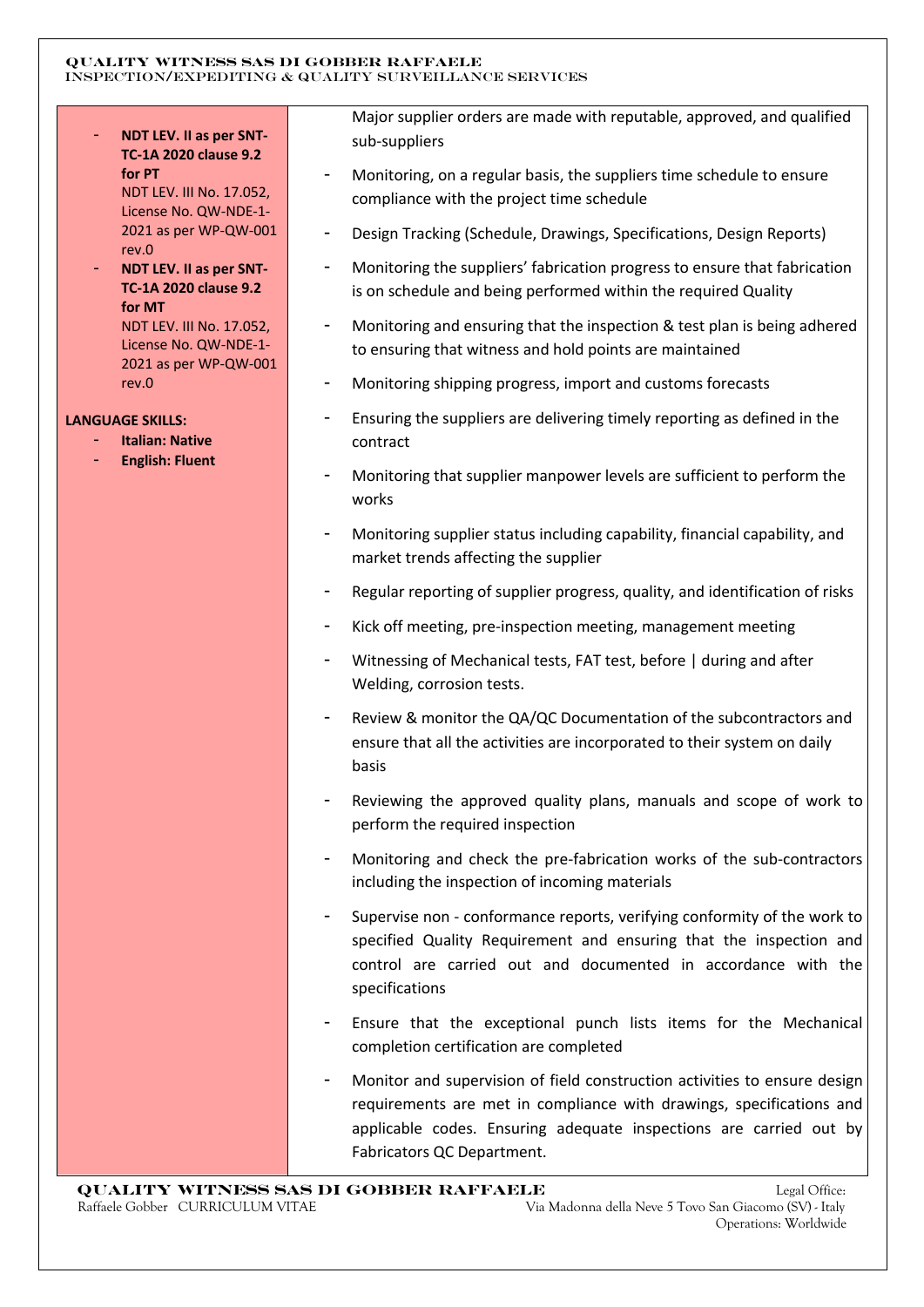| Conduct surveillance of on-going construction activities and sub-<br>$\overline{\phantom{0}}$<br>contractor NDE tasks to assure that such activities are performed in<br>compliance with the applicable requirements (codes, drawings,<br>specifications, etc.).<br>Monitor blasting and coating activities/Dry film thickness<br>Responsible and supervise monitoring and reporting on project progress<br>with respect to the mechanical activities on the project site, prefabrication |
|-------------------------------------------------------------------------------------------------------------------------------------------------------------------------------------------------------------------------------------------------------------------------------------------------------------------------------------------------------------------------------------------------------------------------------------------------------------------------------------------|
| and construction activities for the structures<br>Attend weekly meetings with the discipline engineers and construction<br>people to resolve any outstanding issues and take corrective action<br>wherever required                                                                                                                                                                                                                                                                       |
| Preparation of inspection reports for different stages and keeping record<br>Final welding visual inspection, NDE if required                                                                                                                                                                                                                                                                                                                                                             |
| Control of Non-conformities. Issuance of punch list<br>Witnessing of pneumatic test hydro test, flushing & system layup, both in<br>shop and in erection field                                                                                                                                                                                                                                                                                                                            |
| Preparing and maintaining various QA/QC documents and final test<br>packages                                                                                                                                                                                                                                                                                                                                                                                                              |
| All the results of the inspections and tests are reported on a daily basis<br>and the reports are reviewed and approved to the applicable code and to<br>the customer specifications. Any deviations shall be documented and<br>resolved                                                                                                                                                                                                                                                  |
| Keep & maintain a library of company spec, procedures, international<br>standards, codes etc. as Client applicable spec & std                                                                                                                                                                                                                                                                                                                                                             |

# **Main followed projects**

| Project                                  | <b>End Client</b>  | <b>Type of equipment</b>                                                       | Overall period of<br>time |
|------------------------------------------|--------------------|--------------------------------------------------------------------------------|---------------------------|
| <b>ILSA</b>                              | <b>TRENITALIA</b>  | <b>MECHANICAL,</b><br><b>STATIC, ROTATING,</b><br>ELECTRICAL,<br><b>SAFETY</b> | <b>11 MONTHS</b>          |
| Horst M2                                 | <b>Technip FMC</b> | <b>PIPING</b>                                                                  | <b>2 MONTHS</b>           |
| <b>BP Platina</b>                        | <b>BP</b>          | <b>PIPING</b>                                                                  | <b>2 MONTHS</b>           |
| <b>Coral South</b><br><b>Development</b> | <b>Total</b>       | <b>PIPING</b>                                                                  | <b>2 MONTHS</b>           |

 **QUALITY WITNESS SAS DI GOBBER RAFFAELE** Legal Office: Raffaele Gobber CURRICULUM VITAE Via Madonna della Neve 5 Tovo San Giacomo (SV) - Italy

Operations: Worldwide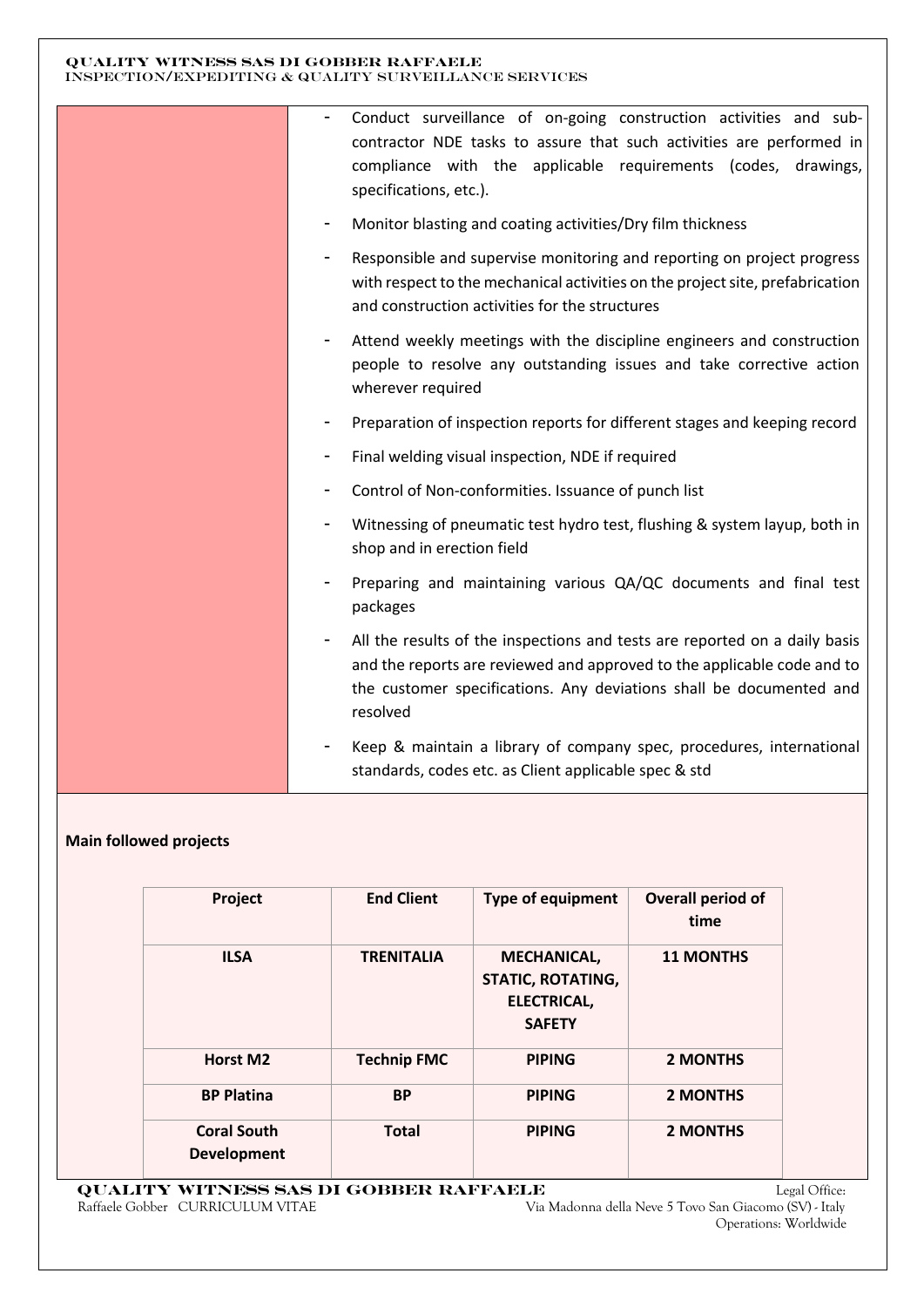| <b>Tortue 1A</b>                                                                                            | <b>BP</b>             | <b>FORGINGS</b>                                                                | 1 MONTH         |
|-------------------------------------------------------------------------------------------------------------|-----------------------|--------------------------------------------------------------------------------|-----------------|
| <b>Hurricane Energy</b>                                                                                     | <b>Technip FMC</b>    | <b>VALVES</b>                                                                  | <b>1 MONTH</b>  |
| Al Dabb'iya Surface<br><b>Facilities Phase III</b><br>Project                                               | <b>ADNOC</b>          | MECHANICAL,<br><b>STATIC, ROTATING,</b><br><b>ELECTRICAL,</b><br><b>SAFETY</b> | 2 YEARS         |
| <b>Orpic Liwa Plastics</b><br><b>Industries Complex</b><br>Project                                          | <b>ORPIC</b>          | MECHANICAL,<br>STATIC, ROTATING,<br><b>ELECTRICAL,</b><br><b>SAFETY</b>        | <b>1 YEARS</b>  |
| <b>Kashagan Project</b>                                                                                     | <b>ENI</b>            | <b>CLADDED PLATES,</b><br><b>PIPES</b>                                         | 2 YEARS         |
| <b>ENI E&amp;P CONGO - NENE</b><br><b>PHASE 1 PROJECT -</b><br><b>CONGO</b>                                 | <b>ENI</b>            | <b>ACTUATORS</b>                                                               | <b>2 MONTHS</b> |
| <b>HALDOR TOPSOE -</b><br><b>Waste Heat Boiler 1-</b><br>HE05; Steam Drum 1-<br><b>DV01 Loop Steam Drum</b> | <b>MANGIAROTTI</b>    | <b>HEADS, FORGINGS,</b><br><b>CASTINGS</b>                                     | <b>1 MONTHS</b> |
| <b>TOTAL E&amp;P CONGO -</b><br><b>MOHO NORD PROJECT</b>                                                    | <b>TOTAL</b>          | <b>VALVES</b>                                                                  | <b>3 MONTHS</b> |
| <b>Consorcio TUC-TOYO-</b><br>UTC-CNO - SC-TUC-GSU-<br>002 (Internacional)                                  | <b>TOYO</b>           | <b>VALVES</b>                                                                  | <b>6 MONTHS</b> |
| <b>JCG CORPORATION -</b><br><b>ICHTHYS Onshore LNG</b><br><b>Facilities Project</b>                         | <b>JGC</b>            | <b>VALVES</b>                                                                  | <b>5 MONTHS</b> |
| <b>CHEVRON AUSTRALIA -</b><br><b>WHEATSTONE</b>                                                             | <b>CHEVRON</b>        | <b>VALVES,</b><br><b>ACUTATORS</b>                                             | <b>3 MONTHS</b> |
| <b>OIL STATES</b><br><b>INDUSTRIES, Inc. -</b><br><b>Williams Midstream</b>                                 | <b>OIL STATES MCS</b> | <b>VALVES</b>                                                                  | <b>3 MONTHS</b> |
| <b>OIL STATES INDUSTRIES</b><br>- Sapinhoa                                                                  | <b>OIL STATES MCS</b> | <b>VALVES, CASTINGS</b>                                                        | <b>6 MONTHS</b> |
| <b>OIL STATES INDUSTRIES</b><br>- Conoco Phillips                                                           | <b>OIL STATES MCS</b> | <b>PIPES</b>                                                                   | <b>5 MONTHS</b> |
| <b>NORTH RUMAILA -</b><br><b>NATURAL GAS</b><br><b>UTILIZATION PROJECT</b><br><b>FIRST PHAS</b>             | <b>BP</b>             | <b>VALVES, FORGINGS</b>                                                        | <b>1 MONTHS</b> |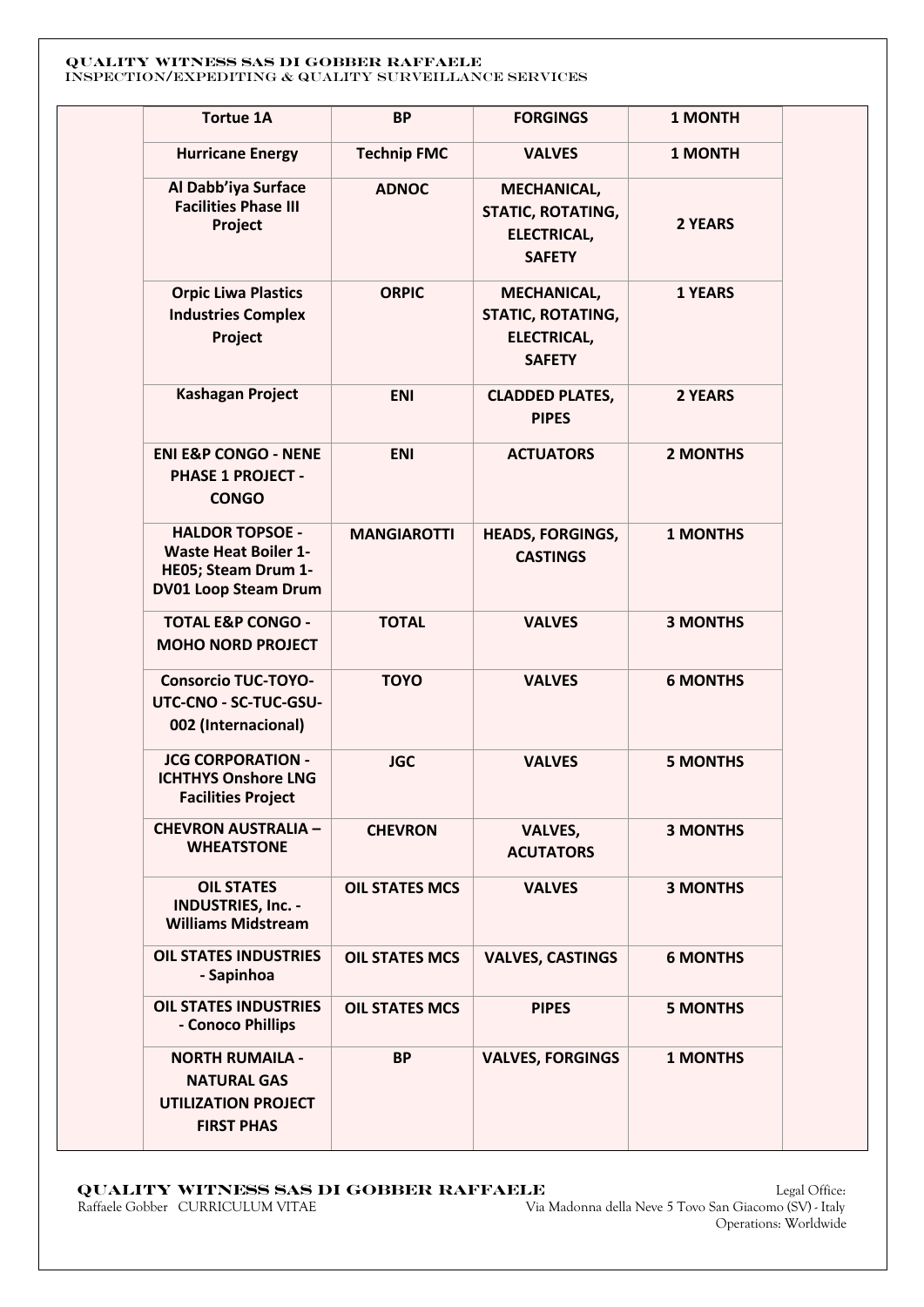| <b>SUPERQUIP</b>                                                                               | <b>CHEVRON</b> | <b>MECHANICAL TEST</b>                               | <b>3 MONTHS</b> |  |
|------------------------------------------------------------------------------------------------|----------------|------------------------------------------------------|-----------------|--|
| <b>Access Pipelines Inc. -</b><br><b>Northeast Expansion</b><br>Project                        | <b>TRANSCO</b> | <b>PIPES</b>                                         | <b>6 MONTHS</b> |  |
| <b>Statoil Petroleum AS -</b><br><b>EdvardGreig/ Grane-</b><br><b>Utsira</b>                   | <b>STATOIL</b> | <b>VALVES</b>                                        | <b>5 MONTHS</b> |  |
| <b>Chevron Lianzi</b>                                                                          | <b>CHEVRON</b> | <b>VALVES</b>                                        | <b>1 MONTHS</b> |  |
| <b>Total E&amp;P Angola - GirRI</b>                                                            | <b>TOTAL</b>   | VALVES,<br><b>ACTUATORS</b>                          | <b>3 MONTHS</b> |  |
| <b>GA BP Atlantis DC211</b><br><b>New Build GSH</b>                                            | <b>BP</b>      | <b>MECHANICAL TEST</b>                               | <b>6 MONTHS</b> |  |
| <b>GE - SKARV</b><br><b>DEVELOPMENT</b><br>PROJECT-NORWAY                                      | <b>GE</b>      | <b>PIPES</b>                                         | <b>5 MONTHS</b> |  |
| Petroleum<br><b>Development Oman LLC</b><br>- Lekhwair gas feild<br><b>Development project</b> | <b>PDO</b>     | <b>VALVES</b>                                        | <b>1 MONTHS</b> |  |
| <b>MIFRA-RUWAIS</b><br><b>NITROGEN PIPELINE</b>                                                | <b>GASCO</b>   | PIPES, FITTINGS                                      | <b>3 MONTHS</b> |  |
| <b>AMEC - EnQuest</b><br>Knightdbridge                                                         | <b>AMEC</b>    | <b>VALVES,</b><br><b>FORGINGS,</b><br><b>FLANGES</b> | <b>6 MONTHS</b> |  |
| Krohne Oil & Gas - NEW<br><b>FAO DEPOT</b>                                                     | <b>KROHNE</b>  | <b>VALVES, FLANGES</b>                               | <b>5 MONTHS</b> |  |
| <b>SAIPEM FILANOVSKY</b><br><b>FIELD DEVELOPMENT</b><br><b>PROJECT</b>                         | <b>SAIPEM</b>  | <b>ACTUATORS</b>                                     | <b>1 MONTHS</b> |  |

He has carried out supervision, inspection and testing at the following plants:

## **EPC Site**

| Al Dabb'iya Phase III                   | Abu Dhabi                | <b>UAE</b>  |  |
|-----------------------------------------|--------------------------|-------------|--|
| Liwa Plastic Project EPC2               | Sohar                    | <b>OMAN</b> |  |
| <b>Castings</b>                         |                          |             |  |
| Acc. Fonderie Cividale                  | Cividale del Friuli (UD) | Italy       |  |
| <b>Welded constructions / Machining</b> |                          |             |  |
| Rossi e Brevi                           | Grumello (BG)            | Italy       |  |

# **QUALITY WITNESS SAS DI GOBBER RAFFAELE** Legal Office:<br>Raffaele Gobber CURRICULUM VITAE Via Madonna della Neve 5 Tovo San Giacomo (SV) - Italy

Via Madonna della Neve 5 Tovo San Giacomo (SV) - Italy Operations: Worldwide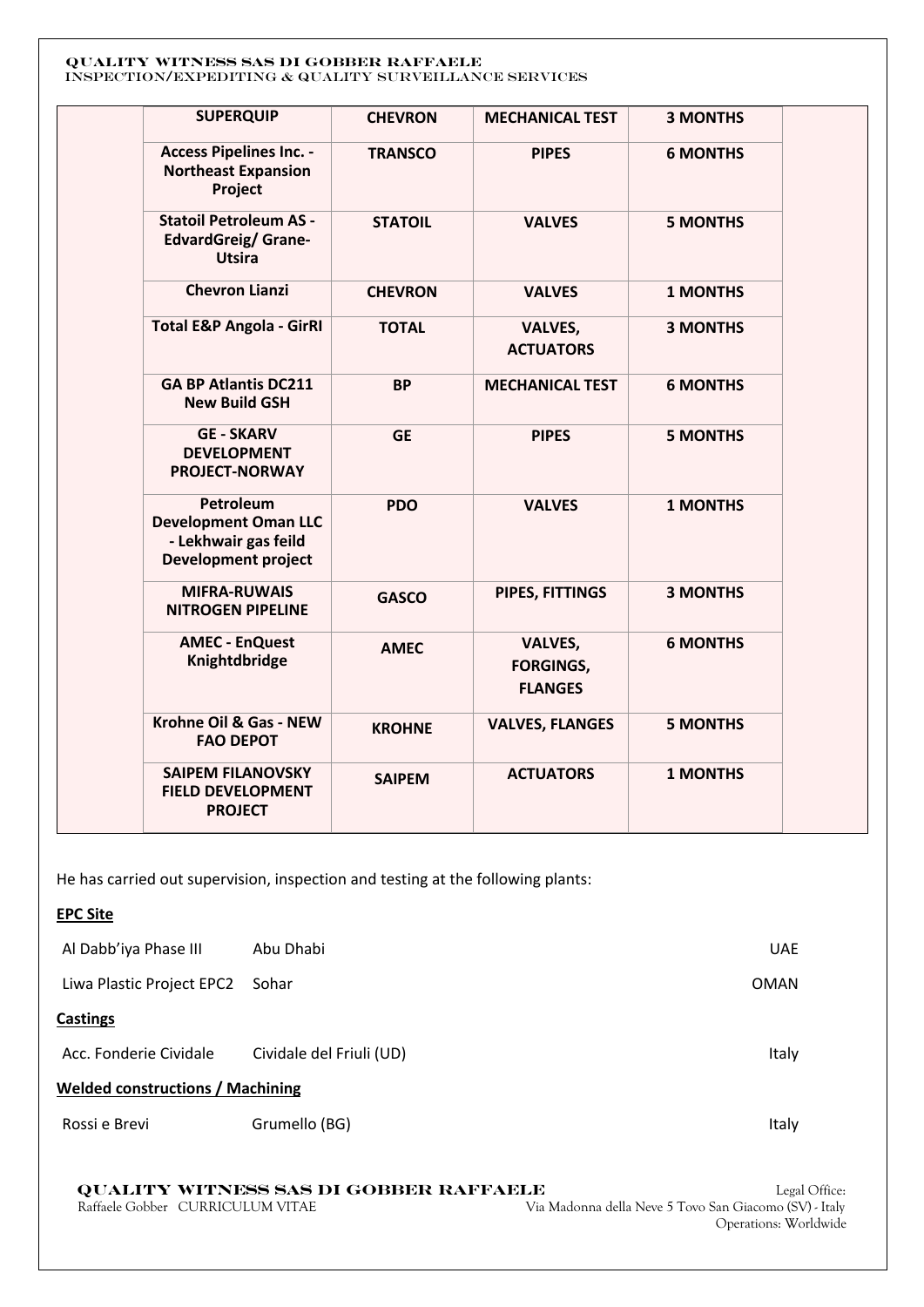| QUALITY WITNESS SAS DI GOBBER RAFFAELE<br>INSPECTION/EXPEDITING & QUALITY SURVEILLANCE SERVICES |                                                                     |             |  |
|-------------------------------------------------------------------------------------------------|---------------------------------------------------------------------|-------------|--|
| Getecma                                                                                         | Cortemaggiore (PC)                                                  | Italy       |  |
| <b>OMPG</b>                                                                                     | Calcinate (BG)                                                      | Italy       |  |
| <b>GBM</b>                                                                                      | Sirone (LC)                                                         | Italy       |  |
| Franco Tosi                                                                                     | Legnano (VA)                                                        | Italy       |  |
| Metallic structures / Container / Bolts / Cable trays                                           |                                                                     |             |  |
| Assent                                                                                          | Dubai                                                               | <b>UAE</b>  |  |
| <b>Tiger Steel</b>                                                                              | Sharjah/Abu Dhabi                                                   | <b>UAE</b>  |  |
| <b>Specialist Service</b>                                                                       | Dubai/Abu Dhabi                                                     | <b>UAE</b>  |  |
| Rollstud                                                                                        | Dubai                                                               | <b>UAE</b>  |  |
| <b>AIC</b>                                                                                      | <b>RAK</b>                                                          | <b>UAE</b>  |  |
| <b>AIC</b>                                                                                      | <b>Bahara</b>                                                       | <b>KSA</b>  |  |
| Eaton/Anixter                                                                                   | Dammam                                                              | <b>KSA</b>  |  |
|                                                                                                 | Cladding / Wall Cladding / Roofing / Misc Steel / Corrosion Control |             |  |
| <b>TSSC</b>                                                                                     | Dubai                                                               | <b>UAE</b>  |  |
| Proclad                                                                                         | Dubai                                                               | <b>UAE</b>  |  |
| <b>BSS</b>                                                                                      | Dubai                                                               | <b>UAE</b>  |  |
|                                                                                                 | Fittings / Piping / Plate / Vessel / Skids / Metering Systems       |             |  |
| <b>Butting</b>                                                                                  | Wittingen                                                           | Germany     |  |
| Voestalpine                                                                                     | Linz                                                                | Austria     |  |
| OME                                                                                             | Erba (LC)                                                           | Italy       |  |
| Mega                                                                                            | Scanzorosciate (BG)                                                 | Italy       |  |
| Metalfar                                                                                        | Cesana brianza (LC)                                                 | Italy       |  |
| Simas                                                                                           | Prezzate Mapello (BG)                                               | Italy       |  |
| Tenaris                                                                                         | Dalmine (BG)                                                        | Italy       |  |
| Macchi Sofinter                                                                                 | Gallarate (VA)                                                      | Italy       |  |
| Belleli                                                                                         | Sharjah                                                             | <b>UAE</b>  |  |
| <b>STS</b>                                                                                      | Muscat - Sohar                                                      | <b>OMAN</b> |  |
| <b>Future Pipe</b>                                                                              | Abu Dhabi                                                           | <b>UAE</b>  |  |
| UPI                                                                                             | Abu Dhabi                                                           | <b>UAE</b>  |  |
| Belleli                                                                                         | Sharjah                                                             | <b>UAE</b>  |  |

 **QUALITY WITNESS SAS DI GOBBER RAFFAELE** Legal Office: Raffaele Gobber CURRICULUM VITAE Via Madonna della Neve 5 Tovo San Giacomo (SV) - Italy

Legal Office:<br>Via Madonna della Neve 5 Tovo San Giacomo (SV) - Italy<br>Operations: Worldwide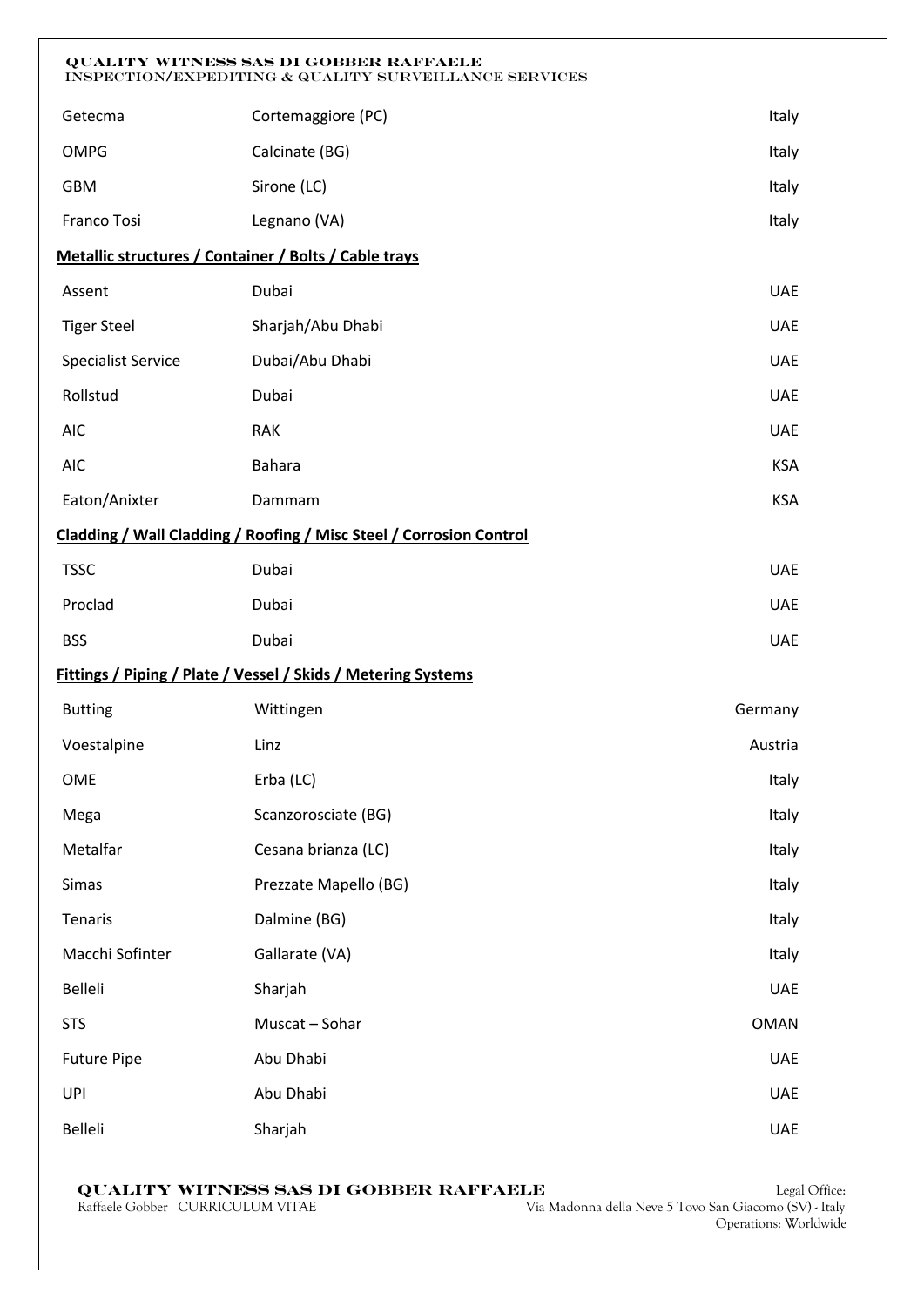| Perfect International  | Sharjah                             | <b>UAE</b> |
|------------------------|-------------------------------------|------------|
| Descon                 | Sharjah                             | <b>UAE</b> |
| Corodex                | Abu Dhabi                           | <b>UAE</b> |
| ODS                    | Dubai                               | <b>UAE</b> |
| Valves / Actuators     |                                     |            |
| Della Foglia           | Gorla Minore (VA)                   | Italy      |
| Parcol                 | Carugate (MI)                       | Italy      |
| Perar                  | Rescaldina (VA)                     | Italy      |
| Cameron Ledeen         | Voghera (LO)                        | Italy      |
| Orsenigo               | Costa di Mezzate (BG)               | Italy      |
| Cameron Ring-O-Valve   | Colico (LC)                         | Italy      |
| Valvitalia             | Voghera (PV)                        | Italy      |
| <b>LVF Valves</b>      | Bergamo (BG)                        | Italy      |
| <b>ATV</b>             | Colico (LC)                         | Italy      |
| FG Valvole             | Stezzano (BG                        | Italy      |
| <b>LCM Italia</b>      | Vanzaghello (MI)                    | Italy      |
| Valbart                | Mezzago (MB)                        | Italy      |
| Flanges / Forgings     |                                     |            |
| Galperti Nicola        | Colico (LC)                         | Italy      |
| Forgiatura Morandini   | Cividate camuno (BS)                | Italy      |
| Forge Monchieri        | Cividate camuno (BS)                | Italy      |
| Officine Santafede     | Cortenova (LC)                      | Italy      |
| <b>FMA</b>             | Arese (MI)                          | Italy      |
| Ringmill               | Nuova Olonio (LC)                   | Italy      |
| Forgia di Bollate      | Cannetto sull'Oglio / Rho (MN - MI) | Italy      |
| Metalcam               | Breno (BS)                          | Italy      |
| <b>Mechanical test</b> |                                     |            |
| Hammer                 | Rho (MI)                            | Italy      |
| Di Landro              | Crema (CR)                          | Italy      |
| AQM                    | Provaglio d'Iseo (BS)               | Italy      |

 **QUALITY WITNESS SAS DI GOBBER RAFFAELE** Legal Office:<br>Raffaele Gobber CURRICULUM VITAE Via Madonna della Neve 5 Tovo San Giacomo (SV) - Italy

Via Madonna della Neve 5 Tovo San Giacomo (SV) - Italy Operations: Worldwide